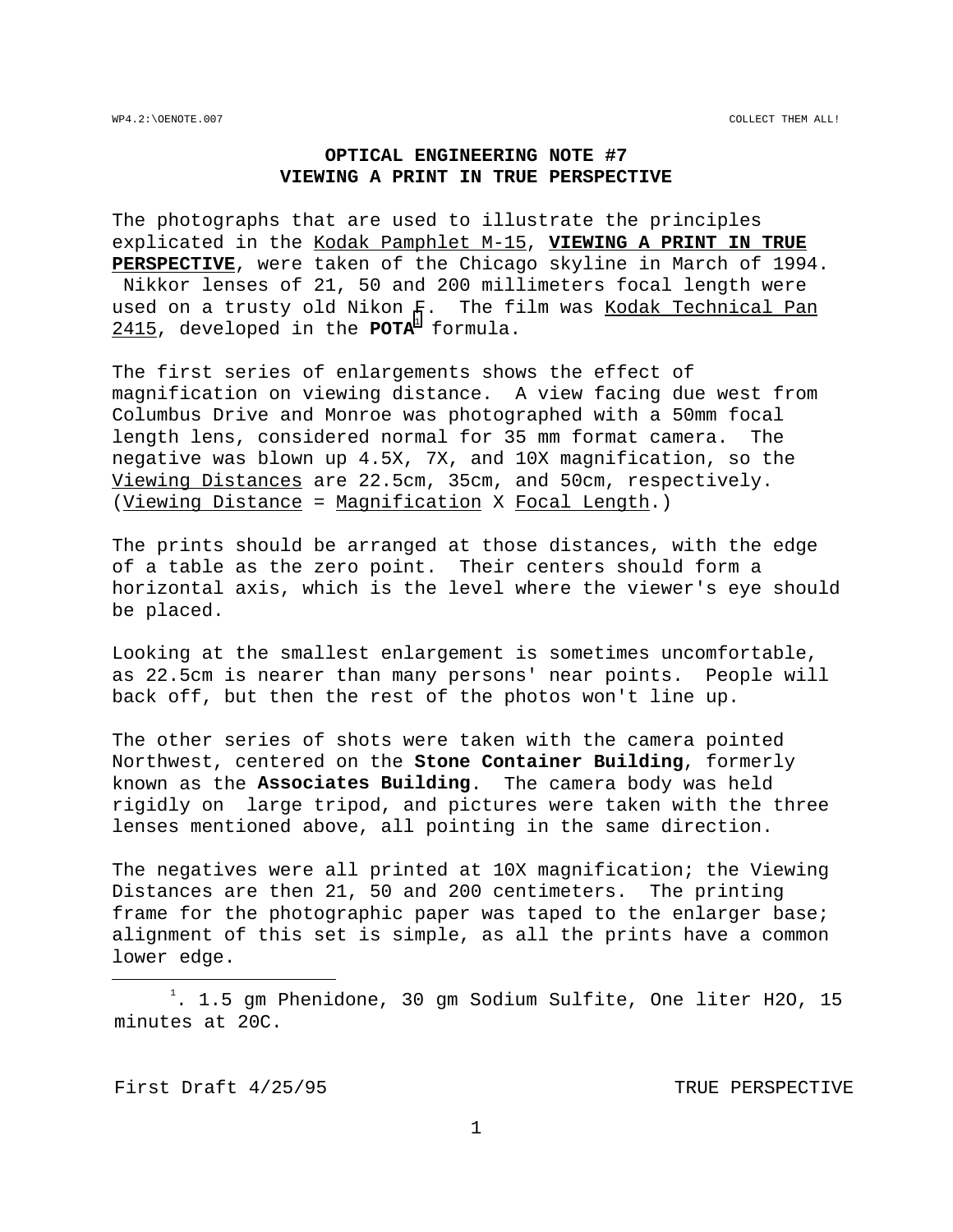The wide angle and normal prints are cut at 1/3 and 2/3 up, so that successive prints will grow out of the first. Again the wide angle print may intrude on the limits of most people's near points, but then again, everyone should be myopic like me!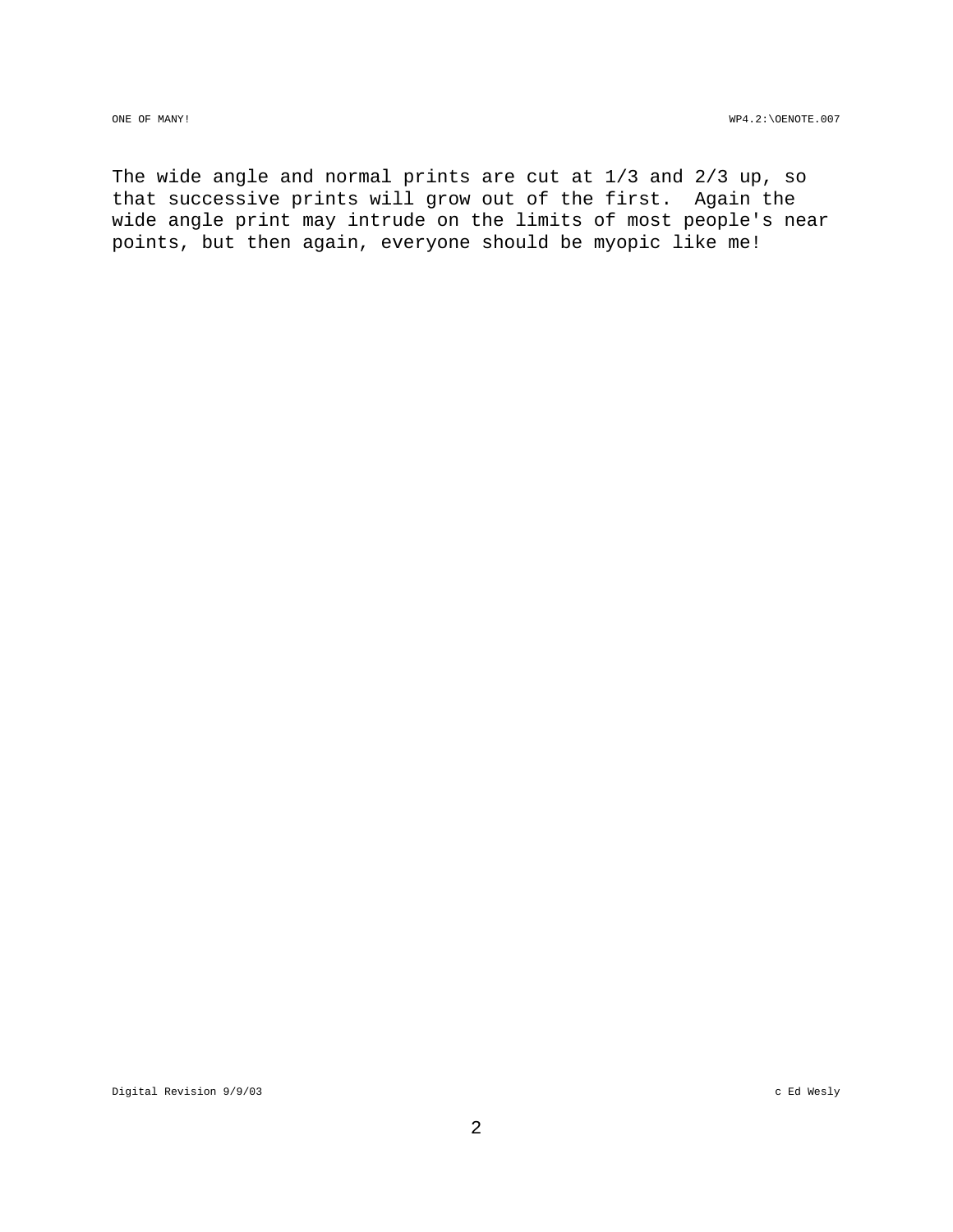# **PERSPECTIVE PROBLEMS**

- 1. What would be the normal viewing distance for a 16mm movie projected onto a 30 by 40 inch screen? (Let 40" = one meter.) HINT: Find magnification first. See the **Handout**, **BASIC OPTIC MATH**.
- 2. How many times would the 21mm focal length lens's negative have to be enlarged so that the size of the slanted front of the Stone Container Building matches the one in the 10X enlargement of the 200mm negative? What would be the horizontal and vertical dimensions of the print?

First Draft 4/25/95 TRUE PERSPECTIVE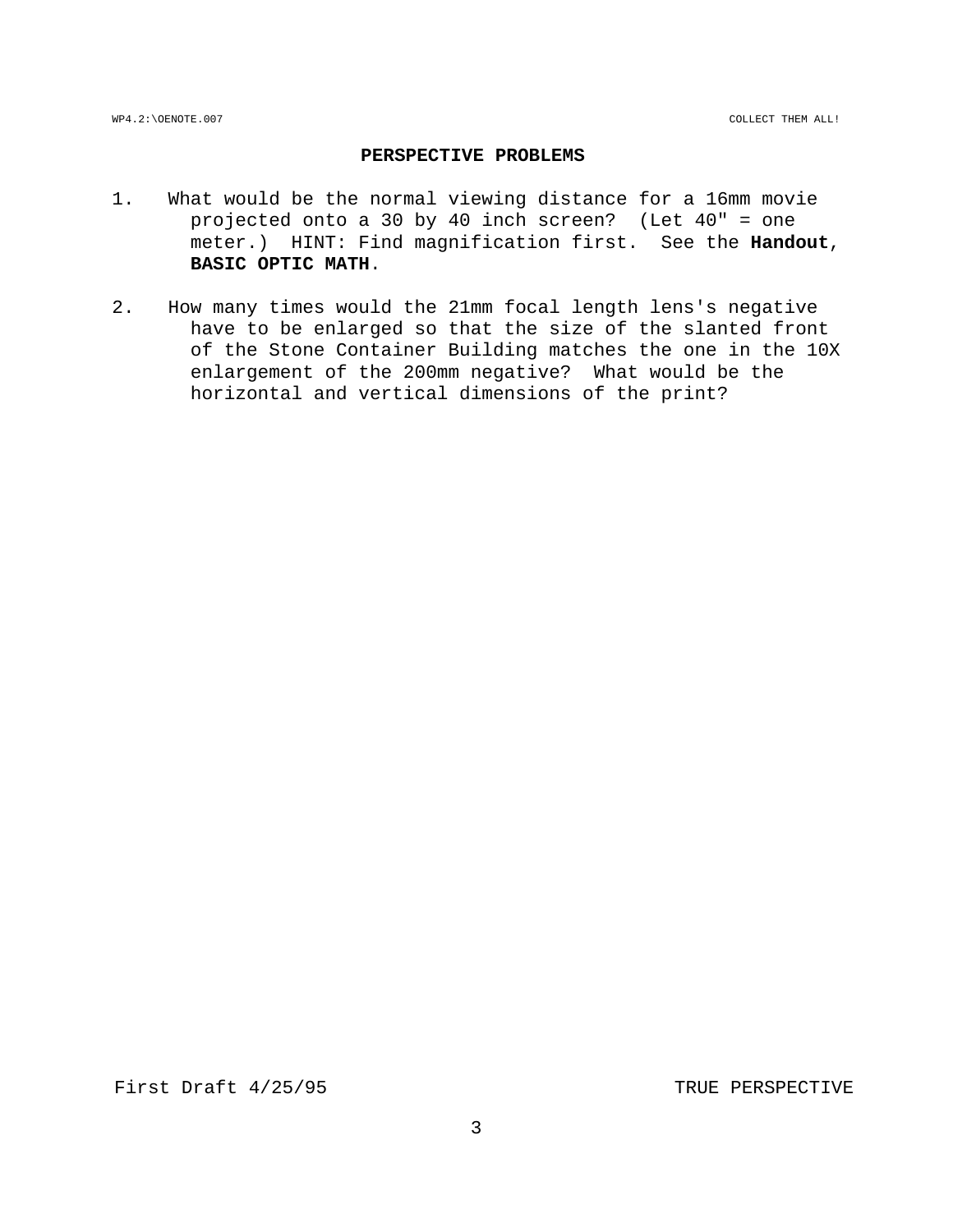

# **VIEWING A PRINT IN TRUE PERSPECTIVE**

The rendition of perspective, that is, showing on a flat surface the size and position of objects in a scene as they appear to the eye, is a basic tool of the artist. The photographer acting as an artist to control the perspective of his photographs may select a camera lens and a viewpoint to present his subject dramatically. If a viewer is not aware of the photographer's interpretive approach, he may be misled by the photograph as to the actual appearance of the original scene.

A person judges relative distances and the true size of objects in photographs by the relative sizes of those objects as depicted in the print. When the camera viewpoint is fixed, the comparative size of objects is maintained in photographs made with any focal length lens. The magnification of all objects is changed proportionately with a change of lens focal length. Similar areas of negatives made with lenses of different focal lengths (from the same viewpoint) will, when appropriately enlarged, be identical.

For technical purposes, it is often desirable and sometimes necessary to make prints for viewing in true, or natural, perspective. Apparent realism of the scene is heightened when the print is viewed correctly. The viewer is able to make a more reliable judgment of the information presented. Enlarged prints to be used as evidence in a court of law should be rendered for viewing in true perspective.

#### HOW TRUE PERSPECTIVE IS ACHIEVED

To begin, consider the geometric relationships between the camera and an object at the time a picture is taken (Figure 1). From a fixed vantage point, an object or series of objects intercept the same angle at the lens regardless of the focal length of the lens. The object or objects are simply rendered larger or smaller, depending on the focal length of the lens. If this same angular relationship is reestablished between the finished photograph and the viewer's eye, the print will be viewed correctly and the eye will see the scene in true perspective.



Eastman Kodak Company, 1977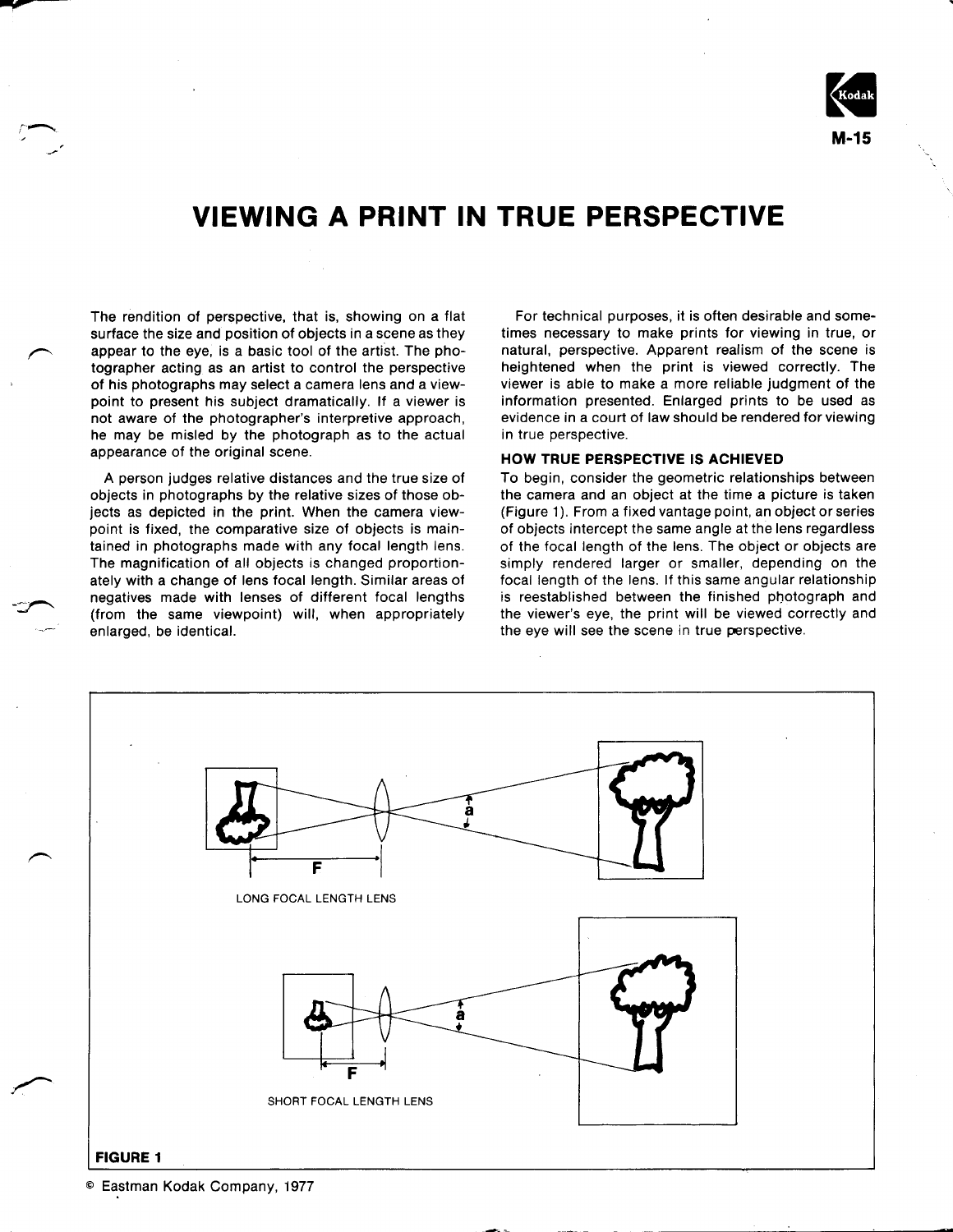#### FINDING THE CORRECT VIEWING DISTANCE

To reproduce the same angular relationship established by the camera position, the eye must be one lens-focallength from a contact print of the camera negative (Figure 2). For enlargements from the negative, the viewing distance must be increased to view the print in true perspective. The correct viewing distance for any enlarged print is equal to the lens focal length multiplied by the number of times the negative is enlarged; or viewing distance  $(D)$  = focal length  $(F)$  x enlargement  $(N)$ .

## **NORMAL VIEWING DISTANCE**

Although the relationship just given defines correct viewing distance for true perspective, we must also consider the comfort of the viewer and the way in which prints will finally be viewed. Prints for courtroom use, for example, will usually be hand held. According to vision tests, the average person holds an object or reading material about 15 inches (about 40 centimeters) from his eye, and this distance is widely accepted as the normal viewing distance for hand-held materials.

## TRUE PERSPECTIVE FOR NORMAL VIEWING DIS-**TANCE**

The relationship,  $D = F \times N$  can also be used to determine the degree of enlargement needed for true perspective at the normal viewing distance. To find the degree of enlargement (number of times), rearrange the relationship thus:  $N = D/F$ . The information in the table, which is based upon this relationship, can serve as a guide in selecting the proper combination of camera, camera lens, and degree of enlargement required to produce prints for hand-held viewing at the normal viewing distance.

Note that the enlargements from negatives made with the normal focal length lens for that format are very close to the 8 by 10-inch or 18 by 24-centimeter size normally recommended for hand-held viewing. With the slight cropping of the negative that is usual, this is very nearly the correct size for proper perspective, and it may be adopted as a standard format.

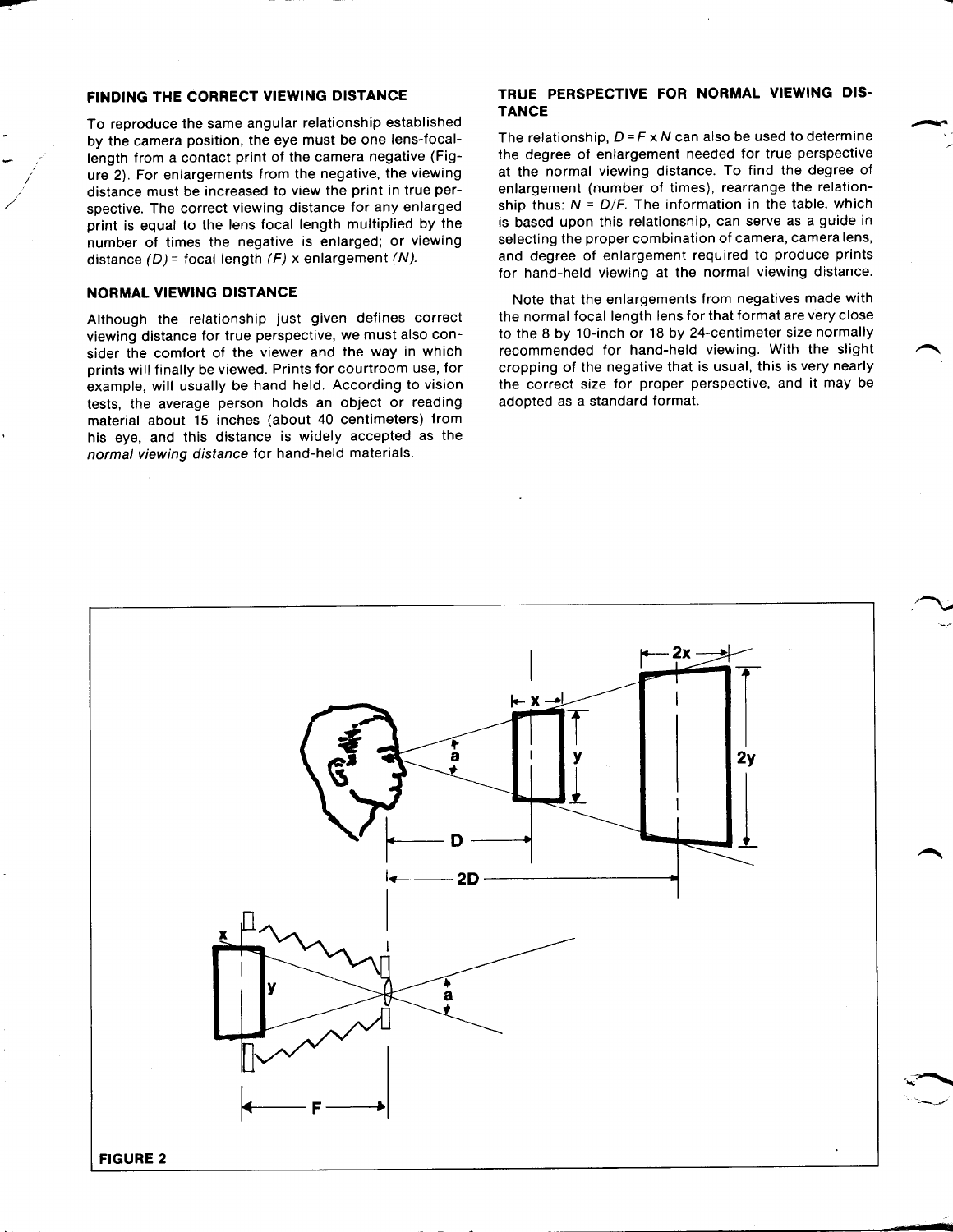| <b>NEGATIVE SIZE</b>                 |                    |                    | <b>LENS FOCAL LENGTH</b>               |                                                | <b>ENLARGEMENT</b>                                       | <b>PRINT SIZE</b>                                                                                 |                                                                                                       |
|--------------------------------------|--------------------|--------------------|----------------------------------------|------------------------------------------------|----------------------------------------------------------|---------------------------------------------------------------------------------------------------|-------------------------------------------------------------------------------------------------------|
| <b>FORMAT</b>                        | <b>CENTIMETERS</b> | <b>INCHES</b>      | <b>MILLIMETERS</b> †                   | <b>INCHES</b>                                  | <b>NO. OF TIMES</b>                                      | <b>CENTIMETERS</b>                                                                                | <b>INCHES</b>                                                                                         |
| Normal<br>$35 \, \text{mm}$<br>frame | $2.4 \times 3.6$   | $1 \times 1.4$     | 35<br>50<br>85<br>100                  | 1.4<br>$\overline{2}$<br>3.3<br>4              | 11<br>8<br>4.5<br>4                                      | $28 \times 40$<br>$20 \times 28$<br>$12 \times 16$<br>$10 \times 14$                              | $11 \times 15$<br>$8 \times 11$<br>$41/2 \times 6$<br>$4 \times 5 \frac{1}{2}$                        |
| Normal<br>126<br>frame               | $2.8 \times 2.8$   | $1.1 \times 1.1$   | 28<br>38<br>50<br>90                   | 1.1<br>1.5<br>$\mathbf{2}$<br>3.5              | 14<br>10<br>8<br>4.5                                     | $40 \times 40$<br>$28 \times 28$<br>$22 \times 22$<br>$12 \times 12$                              | $15 \times 15$<br>$11 \times 11$<br>$9 \times 9$<br>$5 \times 5$                                      |
|                                      | $5.7 \times 5.7$   | $21/4 \times 21/4$ | 50<br>80<br>120<br>150                 | $2^{\circ}$<br>3.1<br>4.8<br>5.9               | 8<br>5<br>3<br>2.5                                       | 46 x 46<br>$28 \times 28$<br>$18 \times 18$<br>$14 \times 14$                                     | $18 \times 18$<br>$11 \times 11$<br>$7 \times 7$<br>$51/2 \times 51/2$                                |
|                                      |                    | $4 \times 5$       | 100<br>127<br>135<br>165<br>180<br>270 | 4<br>5<br>5.3<br>6.5<br>$\overline{7}$<br>10.5 | $\overline{\mathbf{4}}$<br>3<br>2.8<br>2.5<br>2.2<br>1.5 | $40 \times 50$<br>$30 \times 40$<br>$28 \times 36$<br>$26 \times 30$<br>$22 \times 28$<br>16 x 20 | $16 \times 20$<br>$12 \times 15$<br>$11 \times 14$<br>$10 \times 12$<br>$9 \times 11$<br>$6 \times 8$ |
|                                      |                    | $8 \times 10$      | 250<br>300<br>380<br>500               | 10<br>12<br>15<br>20                           | 1.5<br>1.3<br>Contact<br>Reduction (0.8)                 | $30 \times 40$<br>$26 \times 30$<br>$20 \times 26$<br>$16 \times 20$                              | $12 \times 15$<br>$10 \times 12$<br>$8 \times 10$<br>$6 \times 8$                                     |

# TABLE: ENLARGEMENT SCALE FOR NORMAL VIEWING DISTANCE

(about 15 inches or 40 centimeters)\*

\*The degree of enlargement and print size is approximate in accord with the approximation of normal viewing distance. +10 millimeters = 1 centimeter

When the lens focal length is approximately the diagonal of the film format (the usual definition of normal focal length), the correct viewing distance for a print made from the entire negative is approximately equal to the diagonal of that print.\* This fact must be kept in mind if enlargements are to be made for other than hand-held viewing.

\*This can be shown from the relationship,  $D = F \times N$ .

By definition  $F$  normal  $=$  d neg

$$
\mathsf{id} =
$$

ar

 $\frac{d}{p}$ rint  $N =$  $\overline{d}$ <sub>neg</sub>

where  $d$   $_{neg}$  and  $d$   $_{print}$  are the diagonals of the negative and print respectively.

| Then                          | $D = F \times N$                       |
|-------------------------------|----------------------------------------|
| becomes                       | $D = d$ $neg \times \frac{d}{d}$ print |
| and, therefore $D = d$ print. |                                        |

**CROPPED VERSUS UNCROPPED NEGATIVES** 

The final print sizes shown on the table assume enlargement from the entire negative format. When cropped negatives are to be used, cropping can be done by masking the actual negative or the projected image on the enlarger easel. Remember that for true perspective, the degree of enlargement is dependent only on the viewing distance and the focal length of the camera lens, not on the area of the negative used. For example, a 4 by 5-inch negative made with a 127 mm (5-inch) lens is to be enlarged for hand-held viewing at 15 inches. The data for 4 by 5 cameras shows that a 3 times enlargement is needed and that the enlarged print size will be 12 by 15 inches. If the usable portion of the 4 by 5 negative is only 2 by 2 1/2 inches, then the enlargement is still 3 times, but the correct print size for true perspective is now 6 by 7 1/2 inches.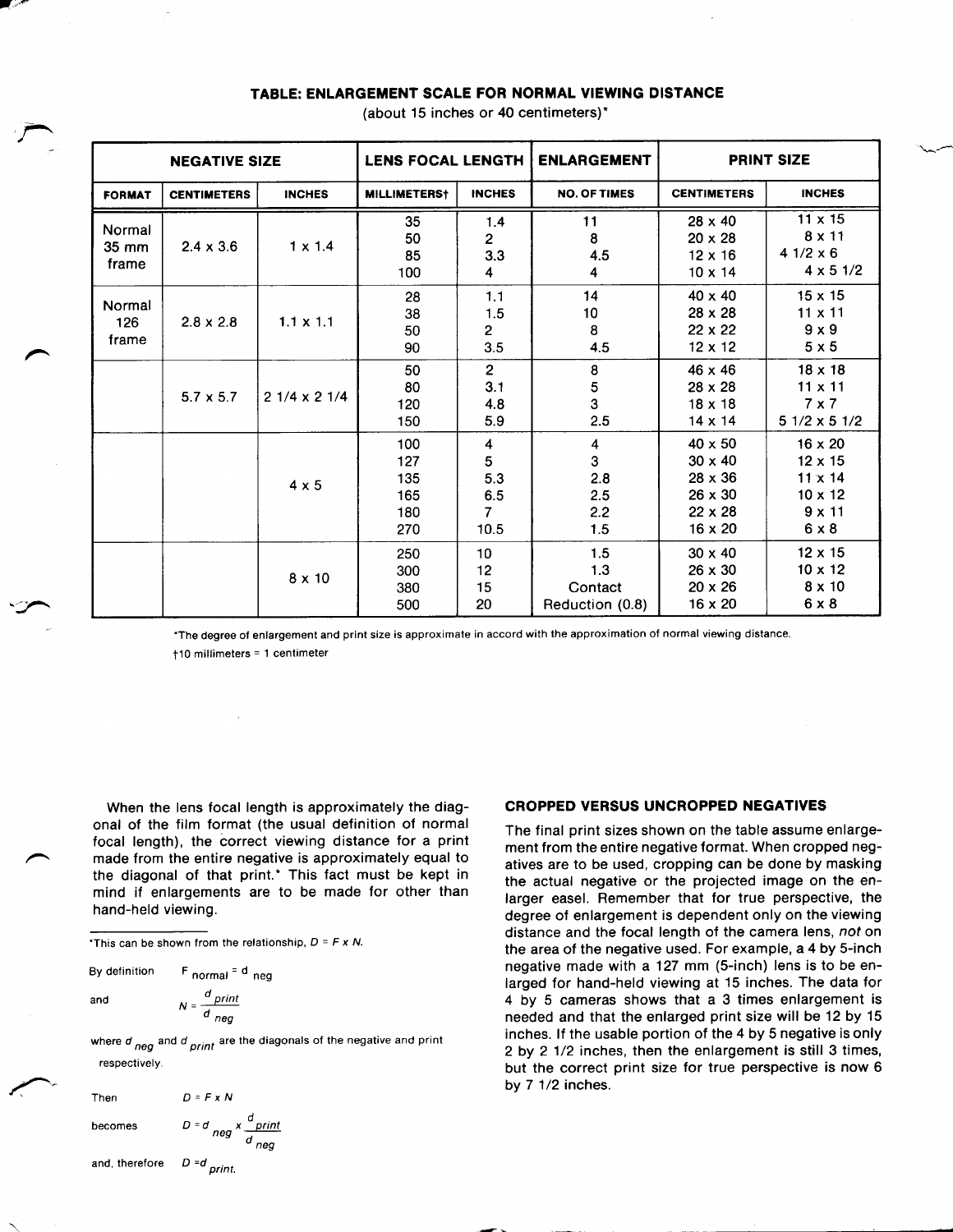#### PRINTS FOR WALL DISPLAY

The principles discussed here also apply when prints are to be viewed at distances greater than the normal handheld distance of 15 inches. Large prints, for instance, may be viewed at a distance of 5 to 7 feet (about 2 meters or 200 centimeters). For example, assume that a display print is to be made from a 35 mm format (2.4 x 3.6 cm) negative that was taken with an 85 mm (3.3-inch) lens on a 35 mm camera. The print is to be viewed at a distance of 6 feet. Using the relationship,  $N = D/F$ , find the number of times the entire negative should be enlarged.

$$
N = \frac{D}{F} = \frac{72 \text{ inches } (6 \text{ feet})}{3.3 \text{ inches}} = 22 \text{ times}
$$

Enlarging a 35 mm (1 by 1.4-inch) negative 22 times will give a print 22 by 31 inches. If the entire negative area is not needed, the projected image can be cropped on the enlarger easel to fit regular-size enlarging paper (20 by 24 inches).

والأنابي والمراري والمستقطع والمراري

$$
MERCAT = 8124
$$

 $N H(X, S, H)$ 

Professional and Finishing Markets Division EASTMAN KODAK COMPANY . ROCHESTER, N.Y. 14650



Viewing a Print in True Perspective Kodak Pamphlet No. M-15

024-2-77-H Reprint Printed in the United States of America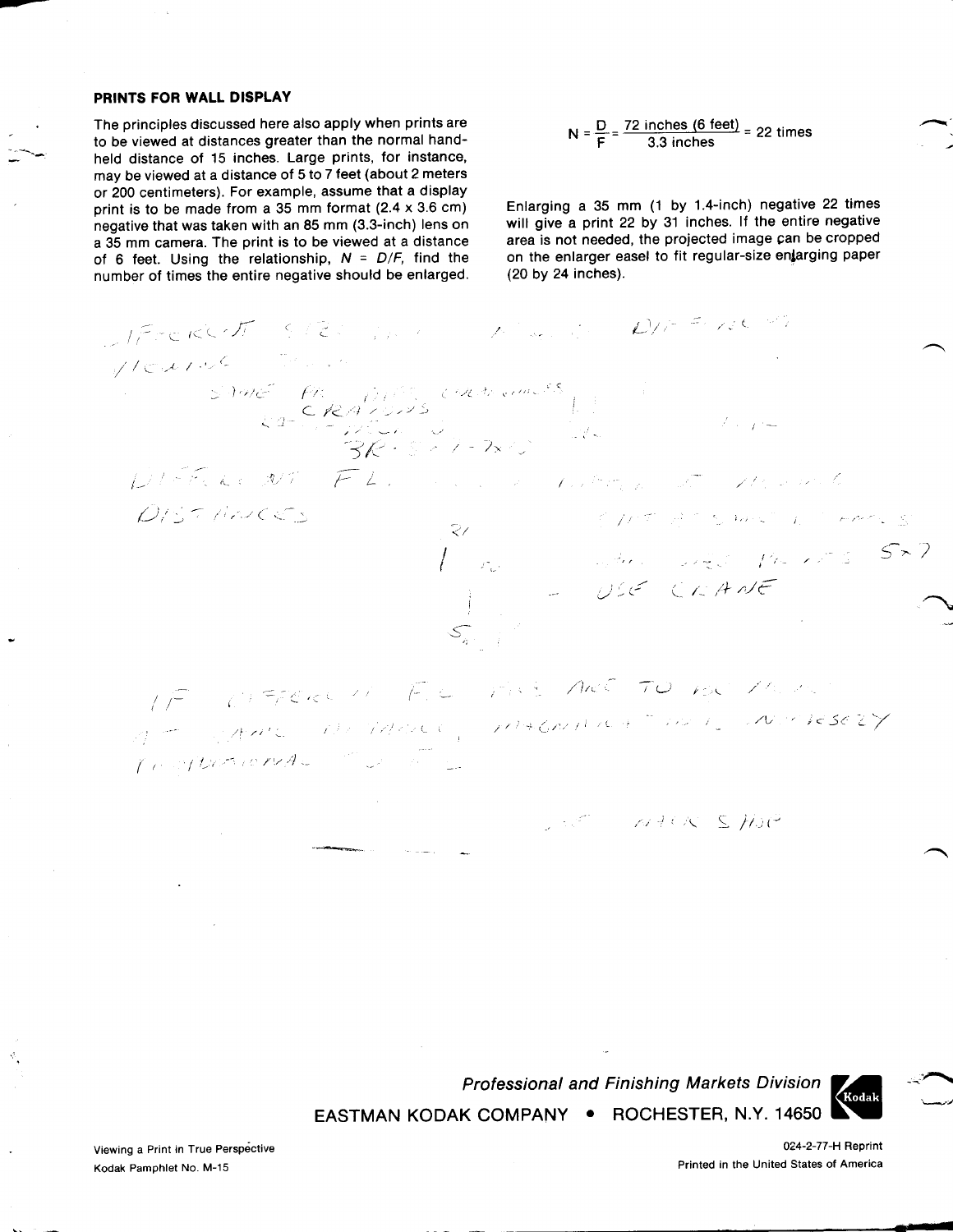

Nested Enlargements of a Cityscape